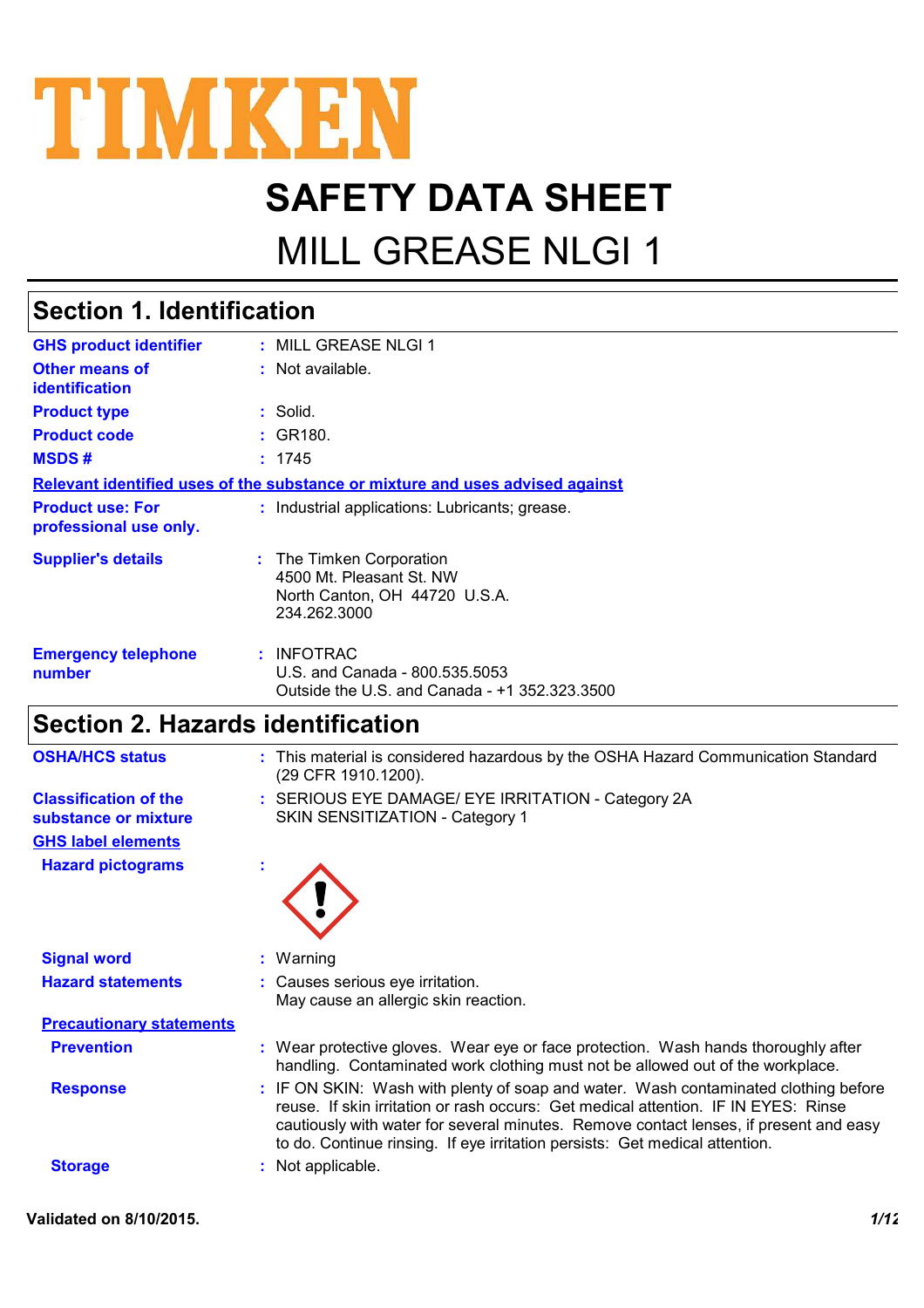### **Section 2. Hazards identification**

**Disposal :** Dispose of contents and container in accordance with all local, regional, national and international regulations.

#### **Hazards not otherwise classified**

# **Section 3. Composition/information on ingredients**

**:** None known.

### **Substance/mixture**

**:** Not available. **:** Mixture

#### **Other means of identification**

### **CAS number/other identifiers**

| <b>Ingredient name</b>                                    | $\frac{9}{6}$ | <b>CAS number</b> |
|-----------------------------------------------------------|---------------|-------------------|
| Distillates (petroleum), solvent-dewaxed heavy paraffinic | 40-70         | 64742-65-0        |
| Sulfonic acids, petroleum, calcium salts                  | $5 - 10$      | 61789-86-4        |
| calcium dodecylbenzenesulphonate                          | $1-5$         | 26264-06-2        |
| diboron calcium tetraoxide                                | $1 - 5$       | l 13701-64-9      |

Any concentration shown as a range is to protect confidentiality or is due to batch variation.

**There are no additional ingredients present which, within the current knowledge of the supplier and in the concentrations applicable, are classified as hazardous to health or the environment and hence require reporting in this section.**

**Occupational exposure limits, if available, are listed in Section 8.**

### **Section 4. First aid measures**

### **Description of necessary first aid measures**

| Eye contact                                        | : Immediately flush eyes with plenty of water, occasionally lifting the upper and lower<br>eyelids. Check for and remove any contact lenses. Continue to rinse for at least 10<br>minutes. Get medical attention.                                                                                                                                                                                                                                                                                                                                                                                                                                                                                                                                                                                                         |
|----------------------------------------------------|---------------------------------------------------------------------------------------------------------------------------------------------------------------------------------------------------------------------------------------------------------------------------------------------------------------------------------------------------------------------------------------------------------------------------------------------------------------------------------------------------------------------------------------------------------------------------------------------------------------------------------------------------------------------------------------------------------------------------------------------------------------------------------------------------------------------------|
| <b>Inhalation</b>                                  | : Remove victim to fresh air and keep at rest in a position comfortable for breathing. If<br>not breathing, if breathing is irregular or if respiratory arrest occurs, provide artificial<br>respiration or oxygen by trained personnel. It may be dangerous to the person providing<br>aid to give mouth-to-mouth resuscitation. Get medical attention if adverse health effects<br>persist or are severe. If unconscious, place in recovery position and get medical<br>attention immediately. Maintain an open airway. Loosen tight clothing such as a collar,<br>tie, belt or waistband.                                                                                                                                                                                                                              |
| <b>Skin contact</b>                                | : Wash with plenty of soap and water. Remove contaminated clothing and shoes. Wash<br>contaminated clothing thoroughly with water before removing it, or wear gloves.<br>Continue to rinse for at least 10 minutes. Get medical attention. In the event of any<br>complaints or symptoms, avoid further exposure. Wash clothing before reuse. Clean<br>shoes thoroughly before reuse.                                                                                                                                                                                                                                                                                                                                                                                                                                     |
| <b>Ingestion</b>                                   | : Wash out mouth with water. Remove dentures if any. Remove victim to fresh air and<br>keep at rest in a position comfortable for breathing. If material has been swallowed and<br>the exposed person is conscious, give small quantities of water to drink. Stop if the<br>exposed person feels sick as vomiting may be dangerous. Do not induce vomiting<br>unless directed to do so by medical personnel. If vomiting occurs, the head should be<br>kept low so that vomit does not enter the lungs. Get medical attention if adverse health<br>effects persist or are severe. Never give anything by mouth to an unconscious person.<br>If unconscious, place in recovery position and get medical attention immediately.<br>Maintain an open airway. Loosen tight clothing such as a collar, tie, belt or waistband. |
| Most important symptoms/effects, acute and delayed |                                                                                                                                                                                                                                                                                                                                                                                                                                                                                                                                                                                                                                                                                                                                                                                                                           |
| <b>Potential acute health effects</b>              |                                                                                                                                                                                                                                                                                                                                                                                                                                                                                                                                                                                                                                                                                                                                                                                                                           |
| <b>Eye contact</b>                                 | : Causes serious eye irritation.                                                                                                                                                                                                                                                                                                                                                                                                                                                                                                                                                                                                                                                                                                                                                                                          |
| <b>Inhalation</b>                                  | : No known significant effects or critical hazards.                                                                                                                                                                                                                                                                                                                                                                                                                                                                                                                                                                                                                                                                                                                                                                       |

#### **Validated on 8/10/2015.** *2/12*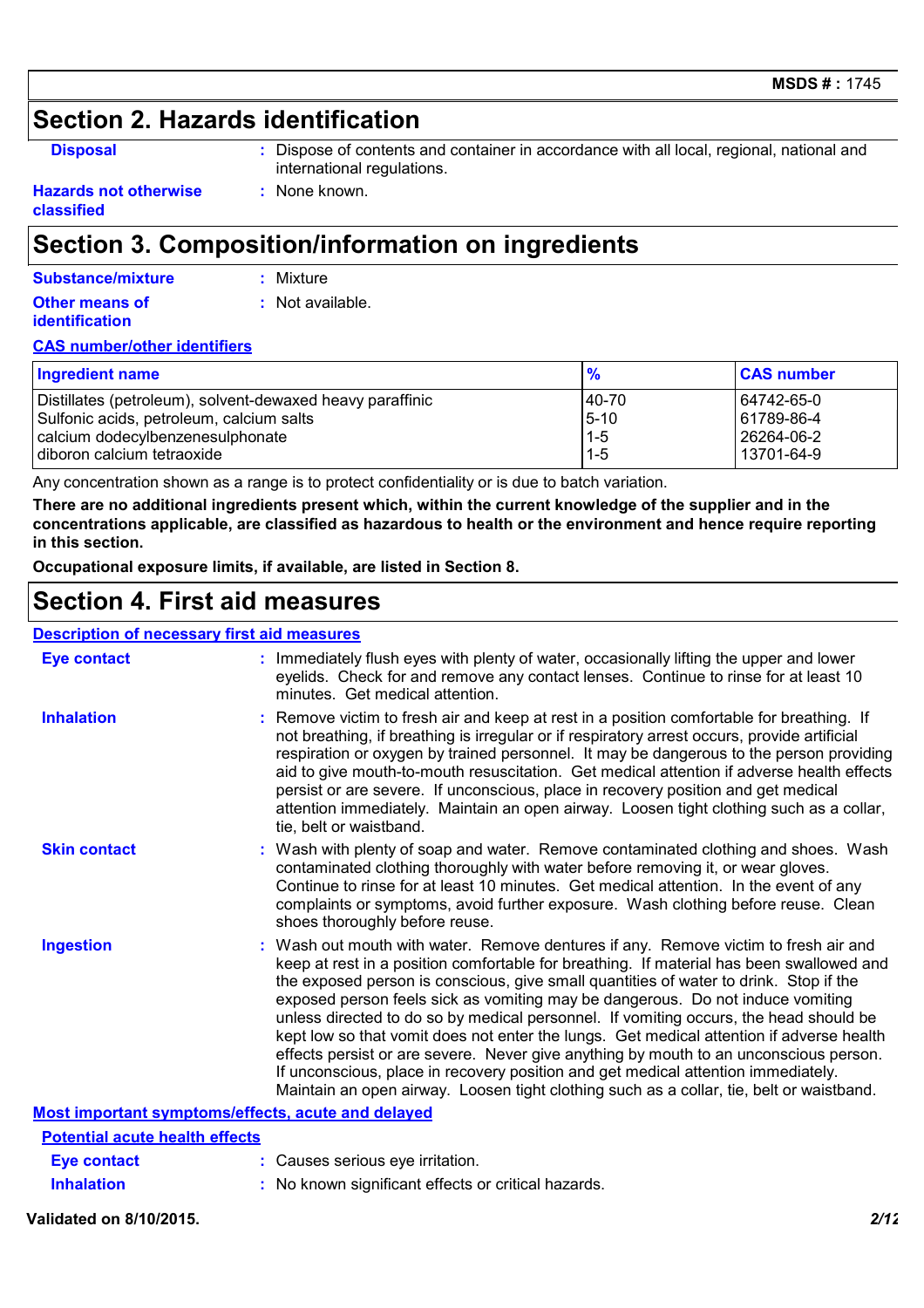# **Section 4. First aid measures**

| <b>Skin contact</b>                        | : May cause an allergic skin reaction.                                                                                                                                                                                                                                |
|--------------------------------------------|-----------------------------------------------------------------------------------------------------------------------------------------------------------------------------------------------------------------------------------------------------------------------|
| <b>Ingestion</b>                           | : No known significant effects or critical hazards.                                                                                                                                                                                                                   |
| <b>Over-exposure signs/symptoms</b>        |                                                                                                                                                                                                                                                                       |
| <b>Eye contact</b>                         | : Adverse symptoms may include the following:<br>pain or irritation<br>watering<br>redness                                                                                                                                                                            |
| <b>Inhalation</b>                          | : No specific data.                                                                                                                                                                                                                                                   |
| <b>Skin contact</b>                        | : Adverse symptoms may include the following:<br>irritation<br>redness                                                                                                                                                                                                |
| <b>Ingestion</b>                           | : No specific data.                                                                                                                                                                                                                                                   |
|                                            | <u>Indication of immediate medical attention and special treatment needed, if necessary</u>                                                                                                                                                                           |
| <b>Notes to physician</b>                  | : Treat symptomatically. Contact poison treatment specialist immediately if large<br>quantities have been ingested or inhaled.                                                                                                                                        |
| <b>Specific treatments</b>                 | : No specific treatment.                                                                                                                                                                                                                                              |
| <b>Protection of first-aiders</b>          | : No action shall be taken involving any personal risk or without suitable training. It may<br>be dangerous to the person providing aid to give mouth-to-mouth resuscitation. Wash<br>contaminated clothing thoroughly with water before removing it, or wear gloves. |
| See toxicological information (Section 11) |                                                                                                                                                                                                                                                                       |

### **Section 5. Fire-fighting measures**

#### **:** Promptly isolate the scene by removing all persons from the vicinity of the incident if there is a fire. No action shall be taken involving any personal risk or without suitable training. **Hazardous thermal decomposition products Specific hazards arising from the chemical** Decomposition products may include the following materials: **:** carbon dioxide carbon monoxide sulfur oxides metal oxide/oxides **:** No specific fire or explosion hazard. Fire-fighters should wear appropriate protective equipment and self-contained breathing **:** apparatus (SCBA) with a full face-piece operated in positive pressure mode. **Special protective equipment for fire-fighters** Use an extinguishing agent suitable for the surrounding fire. **: Extinguishing media :** None known. **Suitable extinguishing media Unsuitable extinguishing media Special protective actions for fire-fighters**

### **Section 6. Accidental release measures**

|                                | Personal precautions, protective equipment and emergency procedures                                                                                                                                                                                                                                                                                                               |
|--------------------------------|-----------------------------------------------------------------------------------------------------------------------------------------------------------------------------------------------------------------------------------------------------------------------------------------------------------------------------------------------------------------------------------|
| For non-emergency<br>personnel | : No action shall be taken involving any personal risk or without suitable training.<br>Evacuate surrounding areas. Keep unnecessary and unprotected personnel from<br>entering. Do not touch or walk through spilled material. Provide adequate ventilation.<br>Wear appropriate respirator when ventilation is inadequate. Put on appropriate<br>personal protective equipment. |
| For emergency responders :     | If specialised clothing is required to deal with the spillage, take note of any information<br>in Section 8 on suitable and unsuitable materials. See also the information in "For non-<br>emergency personnel".                                                                                                                                                                  |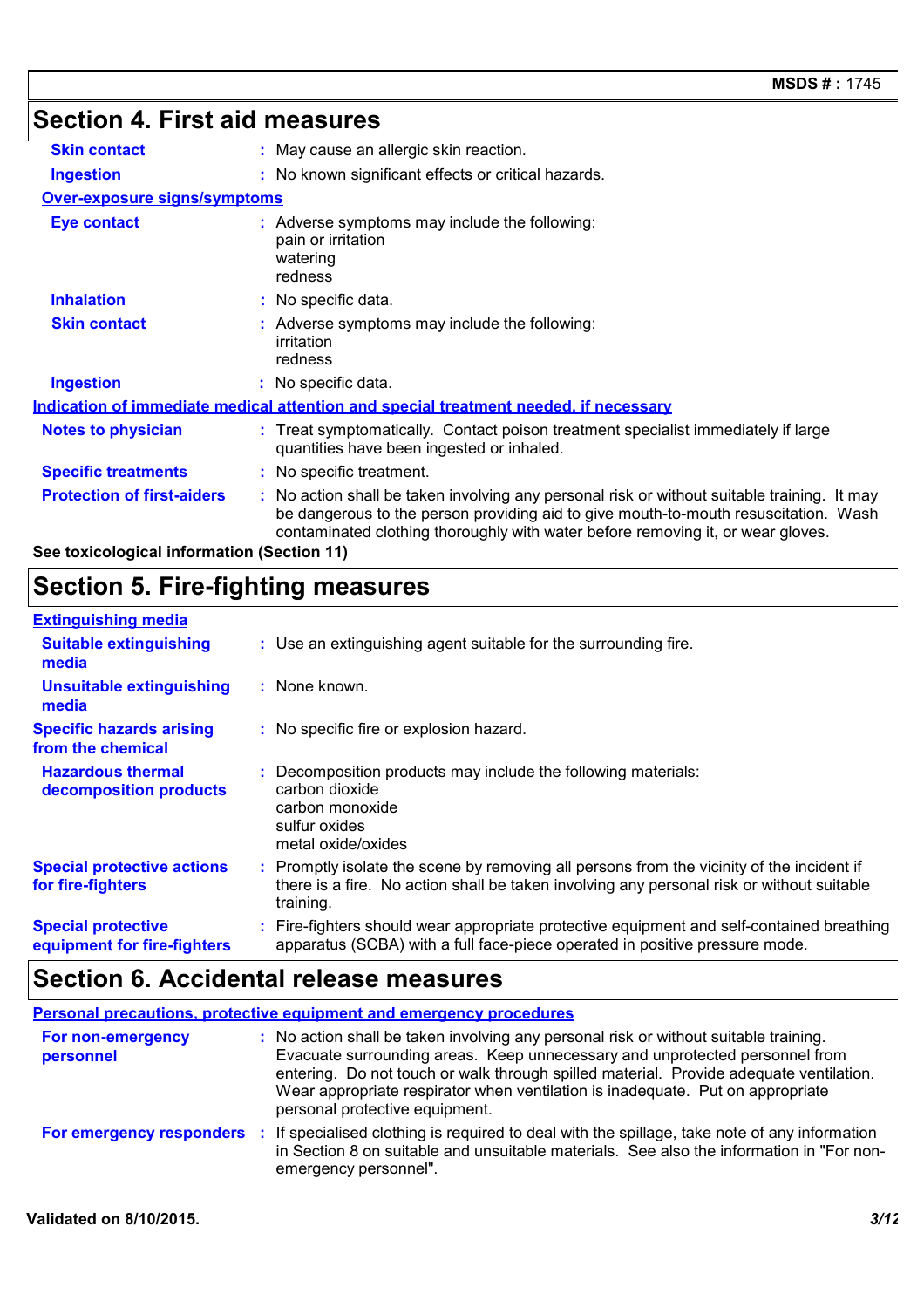# **Section 6. Accidental release measures**

| <b>Environmental precautions</b>                      | : Avoid dispersal of spilled material and runoff and contact with soil, waterways, drains<br>and sewers. Inform the relevant authorities if the product has caused environmental<br>pollution (sewers, waterways, soil or air).                                                                                                                                                                                                                 |
|-------------------------------------------------------|-------------------------------------------------------------------------------------------------------------------------------------------------------------------------------------------------------------------------------------------------------------------------------------------------------------------------------------------------------------------------------------------------------------------------------------------------|
| Methods and materials for containment and cleaning up |                                                                                                                                                                                                                                                                                                                                                                                                                                                 |
| <b>Small spill</b>                                    | : Move containers from spill area. Avoid dust generation. Using a vacuum with HEPA<br>filter will reduce dust dispersal. Place spilled material in a designated, labeled waste<br>container. Dispose of via a licensed waste disposal contractor.                                                                                                                                                                                               |
| <b>Large spill</b>                                    | : Move containers from spill area. Approach release from upwind. Prevent entry into<br>sewers, water courses, basements or confined areas. Avoid dust generation. Do not<br>dry sweep. Vacuum dust with equipment fitted with a HEPA filter and place in a closed,<br>labeled waste container. Dispose of via a licensed waste disposal contractor. Note:<br>see Section 1 for emergency contact information and Section 13 for waste disposal. |

# **Section 7. Handling and storage**

### **Precautions for safe handling**

| <b>Protective measures</b>                                                | : Put on appropriate personal protective equipment (see Section 8). Persons with a<br>history of skin sensitization problems should not be employed in any process in which<br>this product is used. Do not get in eyes or on skin or clothing. Do not ingest. Keep in<br>the original container or an approved alternative made from a compatible material, kept<br>tightly closed when not in use. Empty containers retain product residue and can be<br>hazardous. Do not reuse container.                 |
|---------------------------------------------------------------------------|---------------------------------------------------------------------------------------------------------------------------------------------------------------------------------------------------------------------------------------------------------------------------------------------------------------------------------------------------------------------------------------------------------------------------------------------------------------------------------------------------------------|
| <b>Advice on general</b><br>occupational hygiene                          | : Eating, drinking and smoking should be prohibited in areas where this material is<br>handled, stored and processed. Workers should wash hands and face before eating,<br>drinking and smoking. Remove contaminated clothing and protective equipment before<br>entering eating areas. See also Section 8 for additional information on hygiene<br>measures.                                                                                                                                                 |
| <b>Conditions for safe storage,</b><br>including any<br>incompatibilities | : Store in accordance with local regulations. Store in original container protected from<br>direct sunlight in a dry, cool and well-ventilated area, away from incompatible materials<br>(see Section 10) and food and drink. Keep container tightly closed and sealed until<br>ready for use. Containers that have been opened must be carefully resealed and kept<br>upright to prevent leakage. Do not store in unlabeled containers. Use appropriate<br>containment to avoid environmental contamination. |

### **Section 8. Exposure controls/personal protection**

#### **Control parameters**

#### **Occupational exposure limits**

| <b>Ingredient name</b><br>Distillates (petroleum), solvent-dewaxed heavy paraffinic |                                                                                                                                                                                                                                                                                                                                 | <b>Exposure limits</b>                                                                                                                                                                                                                                                                                                          |  |
|-------------------------------------------------------------------------------------|---------------------------------------------------------------------------------------------------------------------------------------------------------------------------------------------------------------------------------------------------------------------------------------------------------------------------------|---------------------------------------------------------------------------------------------------------------------------------------------------------------------------------------------------------------------------------------------------------------------------------------------------------------------------------|--|
|                                                                                     |                                                                                                                                                                                                                                                                                                                                 | <b>ACGIH TLV (United States, 4/2014).</b><br>TWA: 5 mg/m <sup>3</sup> 8 hours. Form: Inhalable<br><b>Ifraction</b><br>NIOSH REL (United States, 10/2013).<br>TWA: 5 mg/m <sup>3</sup> 10 hours. Form: Mist<br>STEL: 10 mg/m <sup>3</sup> 15 minutes. Form: Mist<br>OSHA PEL (United States, 2/2013).<br>TWA: 5 $mg/m3$ 8 hours. |  |
| <b>Appropriate engineering</b><br><b>controls</b>                                   | contaminants.                                                                                                                                                                                                                                                                                                                   | : Good general ventilation should be sufficient to control worker exposure to airborne                                                                                                                                                                                                                                          |  |
| <b>Environmental exposure</b><br>controls                                           | : Emissions from ventilation or work process equipment should be checked to ensure<br>they comply with the requirements of environmental protection legislation. In some<br>cases, fume scrubbers, filters or engineering modifications to the process equipment<br>will be necessary to reduce emissions to acceptable levels. |                                                                                                                                                                                                                                                                                                                                 |  |

#### **Individual protection measures**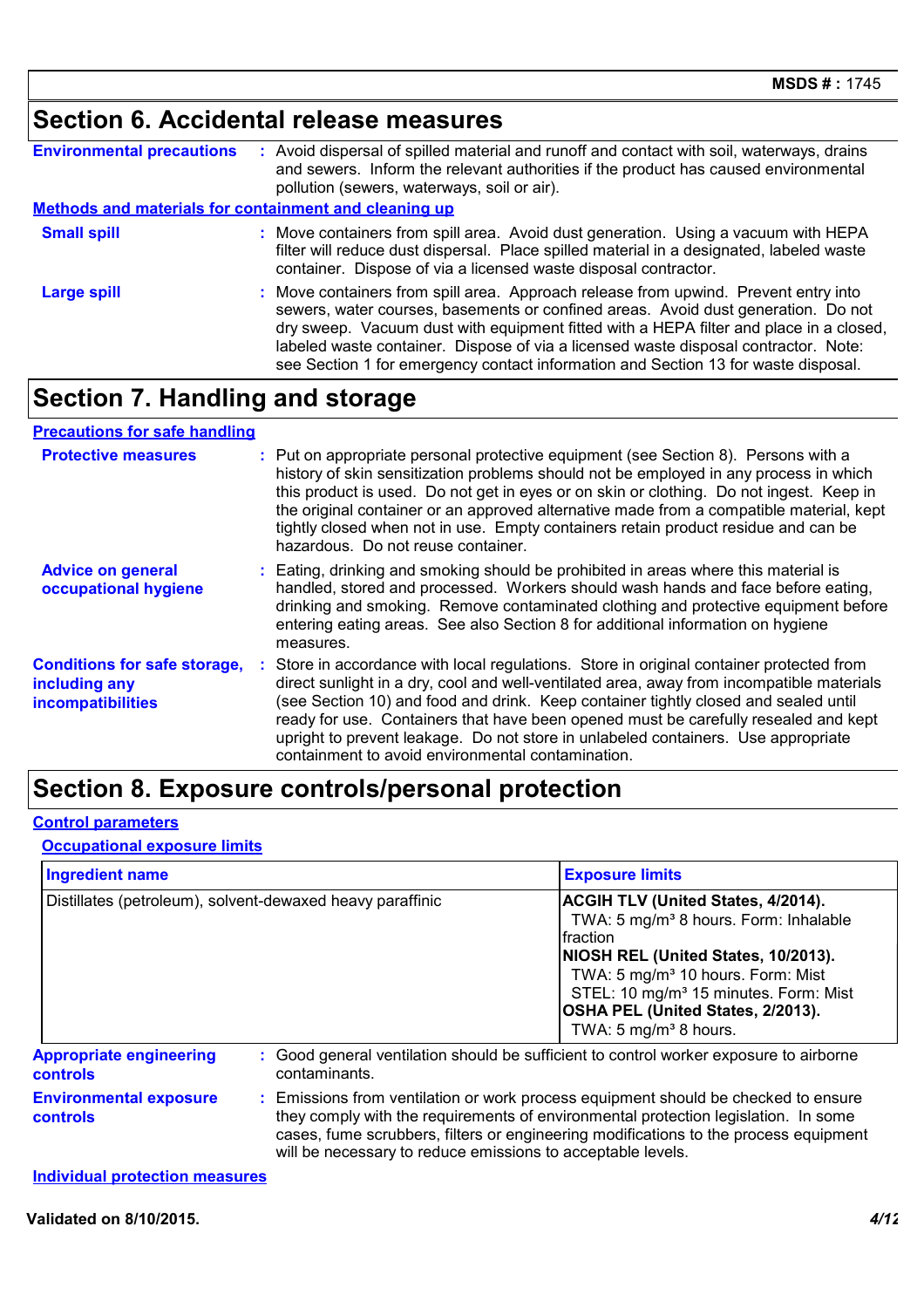# **Section 8. Exposure controls/personal protection**

| <b>Hygiene measures</b>       | : Wash hands, forearms and face thoroughly after handling chemical products, before<br>eating, smoking and using the lavatory and at the end of the working period.<br>Appropriate techniques should be used to remove potentially contaminated clothing.<br>Contaminated work clothing should not be allowed out of the workplace. Wash<br>contaminated clothing before reusing. Ensure that eyewash stations and safety<br>showers are close to the workstation location.                                                                                                                                            |
|-------------------------------|------------------------------------------------------------------------------------------------------------------------------------------------------------------------------------------------------------------------------------------------------------------------------------------------------------------------------------------------------------------------------------------------------------------------------------------------------------------------------------------------------------------------------------------------------------------------------------------------------------------------|
| <b>Eye/face protection</b>    | : Safety eyewear complying with an approved standard should be used when a risk<br>assessment indicates this is necessary to avoid exposure to liquid splashes, mists,<br>gases or dusts. If contact is possible, the following protection should be worn, unless<br>the assessment indicates a higher degree of protection: chemical splash goggles.                                                                                                                                                                                                                                                                  |
| <b>Skin protection</b>        |                                                                                                                                                                                                                                                                                                                                                                                                                                                                                                                                                                                                                        |
| <b>Hand protection</b>        | : Chemical-resistant, impervious gloves complying with an approved standard should be<br>worn at all times when handling chemical products if a risk assessment indicates this is<br>necessary. Considering the parameters specified by the glove manufacturer, check<br>during use that the gloves are still retaining their protective properties. It should be<br>noted that the time to breakthrough for any glove material may be different for different<br>glove manufacturers. In the case of mixtures, consisting of several substances, the<br>protection time of the gloves cannot be accurately estimated. |
| <b>Body protection</b>        | : Personal protective equipment for the body should be selected based on the task being<br>performed and the risks involved and should be approved by a specialist before<br>handling this product.                                                                                                                                                                                                                                                                                                                                                                                                                    |
| <b>Other skin protection</b>  | : Appropriate footwear and any additional skin protection measures should be selected<br>based on the task being performed and the risks involved and should be approved by a<br>specialist before handling this product.                                                                                                                                                                                                                                                                                                                                                                                              |
| <b>Respiratory protection</b> | : Use a properly fitted, particulate filter respirator complying with an approved standard if<br>a risk assessment indicates this is necessary. Respirator selection must be based on<br>known or anticipated exposure levels, the hazards of the product and the safe working<br>limits of the selected respirator.                                                                                                                                                                                                                                                                                                   |

# **Section 9. Physical and chemical properties**

| <b>Appearance</b>                                 |                                                                                                                    |  |
|---------------------------------------------------|--------------------------------------------------------------------------------------------------------------------|--|
| <b>Physical state</b>                             | : Solid. [grease]                                                                                                  |  |
| <b>Color</b>                                      | $:$ Tan.                                                                                                           |  |
| <b>Odor</b>                                       | Mild. Petroleum oil                                                                                                |  |
| <b>Odor threshold</b>                             | : Not available.                                                                                                   |  |
| pH                                                | : Not applicable.                                                                                                  |  |
| <b>Melting point</b>                              | : Not available.                                                                                                   |  |
| <b>Boiling point</b>                              | : Not available.                                                                                                   |  |
| <b>Flash point</b>                                | : Not available.                                                                                                   |  |
| <b>Evaporation rate</b>                           | : Not available.                                                                                                   |  |
| <b>Flammability (solid, gas)</b>                  | : Flammable in the presence of the following materials or conditions: open flames, sparks<br>and static discharge. |  |
| Lower and upper explosive<br>(flammable) limits   | : Not available.                                                                                                   |  |
| <b>Vapor pressure</b>                             | : Not available.                                                                                                   |  |
| <b>Vapor density</b>                              | : Not available.                                                                                                   |  |
| <b>Relative density</b>                           | $: 0.96$ g/cm <sup>3</sup>                                                                                         |  |
| <b>Solubility</b>                                 | Insoluble in the following materials: cold water and hot water.                                                    |  |
| <b>Partition coefficient: n-</b><br>octanol/water | : Not available.                                                                                                   |  |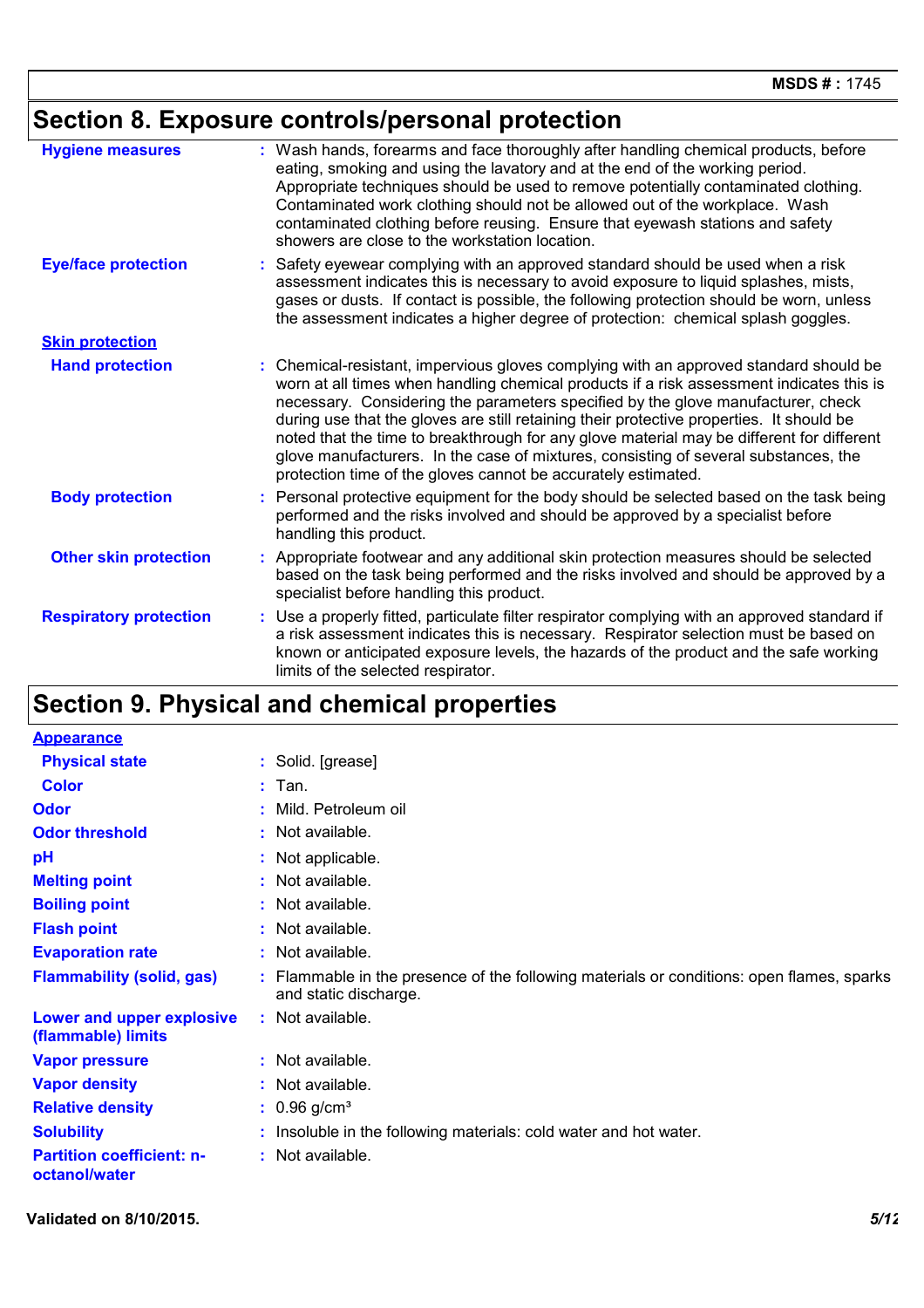### **Section 9. Physical and chemical properties**

| <b>Auto-ignition temperature</b> | : Not available. |  |
|----------------------------------|------------------|--|
| <b>Decomposition temperature</b> | : Not available. |  |

**Viscosity** : Kinematic (40°C (104°F)): >0.21 cm<sup>2</sup>/s (>21 cSt)

### **Section 10. Stability and reactivity**

| <b>Reactivity</b>                            | : No specific test data related to reactivity available for this product or its ingredients.            |
|----------------------------------------------|---------------------------------------------------------------------------------------------------------|
| <b>Chemical stability</b>                    | : The product is stable.                                                                                |
| <b>Possibility of hazardous</b><br>reactions | : Under normal conditions of storage and use, hazardous reactions will not occur.                       |
| <b>Conditions to avoid</b>                   | : No specific data.                                                                                     |
| <b>Incompatible materials</b>                | : No specific data.                                                                                     |
| <b>Hazardous decomposition</b><br>products   | Under normal conditions of storage and use, hazardous decomposition products should<br>not be produced. |

### **Section 11. Toxicological information**

### **Information on toxicological effects**

### **Acute toxicity**

| <b>Product/ingredient name</b>                                  | <b>Result</b>                                                                                                                | <b>Species</b>                            | <b>Dose</b> | <b>Exposure</b> |  |  |  |
|-----------------------------------------------------------------|------------------------------------------------------------------------------------------------------------------------------|-------------------------------------------|-------------|-----------------|--|--|--|
| Distillates (petroleum),<br>solvent-dewaxed heavy<br>paraffinic | LD50 Dermal                                                                                                                  | Rabbit                                    | >5000 mg/kg |                 |  |  |  |
|                                                                 | LD50 Oral                                                                                                                    | Rat                                       | >5000 mg/kg |                 |  |  |  |
| Sulfonic acids, petroleum,<br>calcium salts                     | LD50 Dermal                                                                                                                  | Rabbit                                    | $>5$ g/kg   |                 |  |  |  |
|                                                                 | LD50 Oral                                                                                                                    | Rat                                       | >5 g/kg     |                 |  |  |  |
| <b>Conclusion/Summary</b>                                       | : No known significant effects or critical hazards.                                                                          |                                           |             |                 |  |  |  |
| <b>Irritation/Corrosion</b>                                     |                                                                                                                              |                                           |             |                 |  |  |  |
| <b>Conclusion/Summary</b>                                       |                                                                                                                              |                                           |             |                 |  |  |  |
| <b>Skin</b>                                                     | : No known significant effects or critical hazards.                                                                          |                                           |             |                 |  |  |  |
| <b>Eyes</b>                                                     | Causes eye irritation.                                                                                                       |                                           |             |                 |  |  |  |
| <b>Respiratory</b>                                              | No known significant effects or critical hazards.                                                                            |                                           |             |                 |  |  |  |
| <b>Sensitization</b>                                            |                                                                                                                              |                                           |             |                 |  |  |  |
| <b>Conclusion/Summary</b>                                       |                                                                                                                              |                                           |             |                 |  |  |  |
| <b>Skin</b>                                                     | : May cause an allergic skin reaction.                                                                                       |                                           |             |                 |  |  |  |
| <b>Respiratory</b>                                              |                                                                                                                              | : Sensitization not suspected for humans. |             |                 |  |  |  |
| <b>Mutagenicity</b>                                             |                                                                                                                              |                                           |             |                 |  |  |  |
| <b>Conclusion/Summary</b>                                       | : There are no data available on the mixture itself. Mutagenicity not suspected for<br>humans.                               |                                           |             |                 |  |  |  |
| <b>Carcinogenicity</b>                                          |                                                                                                                              |                                           |             |                 |  |  |  |
| <b>Conclusion/Summary</b>                                       | : There are no data available on the mixture itself. Carcinogenicity not suspected for<br>humans.                            |                                           |             |                 |  |  |  |
| <b>Reproductive toxicity</b>                                    |                                                                                                                              |                                           |             |                 |  |  |  |
| <b>Conclusion/Summary</b>                                       | : There are no data available on the mixture itself. Not considered to be dangerous to<br>humans, according to our database. |                                           |             |                 |  |  |  |
| <b>Teratogenicity</b>                                           |                                                                                                                              |                                           |             |                 |  |  |  |
| <b>Conclusion/Summary</b>                                       | : There are no data available on the mixture itself. Teratogenicity not suspected for<br>humans.                             |                                           |             |                 |  |  |  |
| Specific target organ toxicity (single exposure)                |                                                                                                                              |                                           |             |                 |  |  |  |

**Validated on 8/10/2015.** *6/12*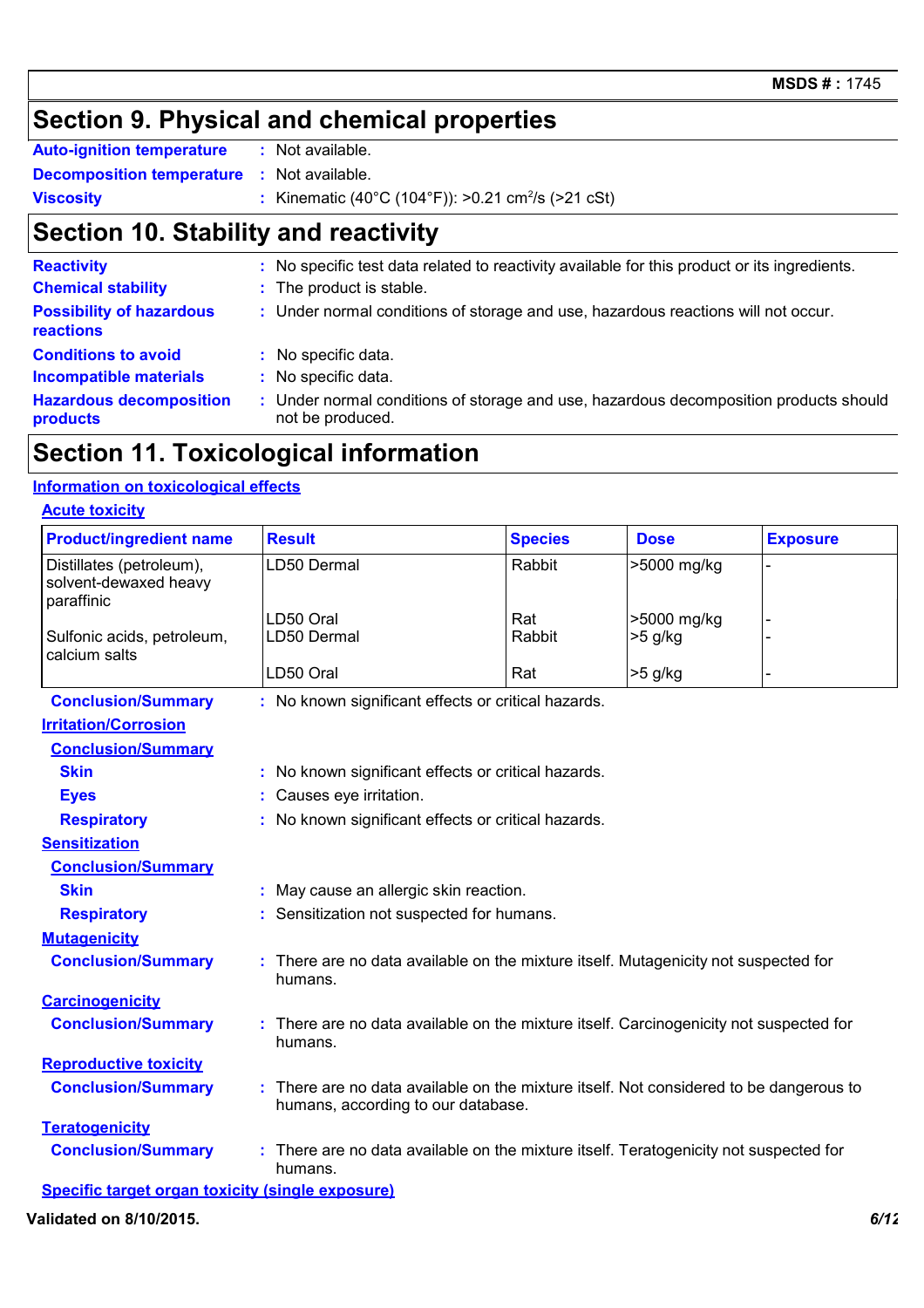# **Section 11. Toxicological information**

Not available.

### **Specific target organ toxicity (repeated exposure)**

Not available.

#### **Aspiration hazard**

| <b>Name</b>                                               |                                                                                            | <b>Result</b>                                                                      |
|-----------------------------------------------------------|--------------------------------------------------------------------------------------------|------------------------------------------------------------------------------------|
| Distillates (petroleum), solvent-dewaxed heavy paraffinic |                                                                                            | <b>ASPIRATION HAZARD - Category 1</b>                                              |
| <b>Information on the likely</b><br>routes of exposure    | : Routes of entry anticipated: Oral, Dermal.                                               |                                                                                    |
| <b>Potential acute health effects</b>                     |                                                                                            |                                                                                    |
| <b>Eye contact</b>                                        | : Causes serious eye irritation.                                                           |                                                                                    |
| <b>Inhalation</b>                                         | No known significant effects or critical hazards.                                          |                                                                                    |
| <b>Skin contact</b>                                       | May cause an allergic skin reaction.                                                       |                                                                                    |
| <b>Ingestion</b>                                          | : No known significant effects or critical hazards.                                        |                                                                                    |
|                                                           | Symptoms related to the physical, chemical and toxicological characteristics               |                                                                                    |
| <b>Eye contact</b>                                        | : Adverse symptoms may include the following:<br>pain or irritation<br>watering<br>redness |                                                                                    |
| <b>Inhalation</b>                                         | : No specific data.                                                                        |                                                                                    |
| <b>Skin contact</b>                                       | : Adverse symptoms may include the following:<br>irritation<br>redness                     |                                                                                    |
| <b>Ingestion</b>                                          | : No specific data.                                                                        |                                                                                    |
|                                                           | Delayed and immediate effects and also chronic effects from short and long term exposure   |                                                                                    |
| <b>Short term exposure</b>                                |                                                                                            |                                                                                    |
| <b>Potential immediate</b><br>effects                     | : Not available.                                                                           |                                                                                    |
| <b>Potential delayed effects</b>                          | : Not available.                                                                           |                                                                                    |
| <b>Long term exposure</b>                                 |                                                                                            |                                                                                    |
| <b>Potential immediate</b><br>effects                     | : Not available.                                                                           |                                                                                    |
| <b>Potential delayed effects</b>                          | : Not available.                                                                           |                                                                                    |
| <b>Potential chronic health effects</b>                   |                                                                                            |                                                                                    |
| <b>Conclusion/Summary</b>                                 | : No known significant effects or critical hazards.                                        |                                                                                    |
| <b>General</b>                                            | very low levels.                                                                           | Once sensitized, a severe allergic reaction may occur when subsequently exposed to |
| <b>Carcinogenicity</b>                                    | No known significant effects or critical hazards.                                          |                                                                                    |
| <b>Mutagenicity</b>                                       | No known significant effects or critical hazards.                                          |                                                                                    |
| <b>Teratogenicity</b>                                     | No known significant effects or critical hazards.                                          |                                                                                    |
| <b>Developmental effects</b>                              | No known significant effects or critical hazards.                                          |                                                                                    |
| <b>Fertility effects</b>                                  | No known significant effects or critical hazards.                                          |                                                                                    |

### **Numerical measures of toxicity**

**Validated on 8/10/2015.** *7/12*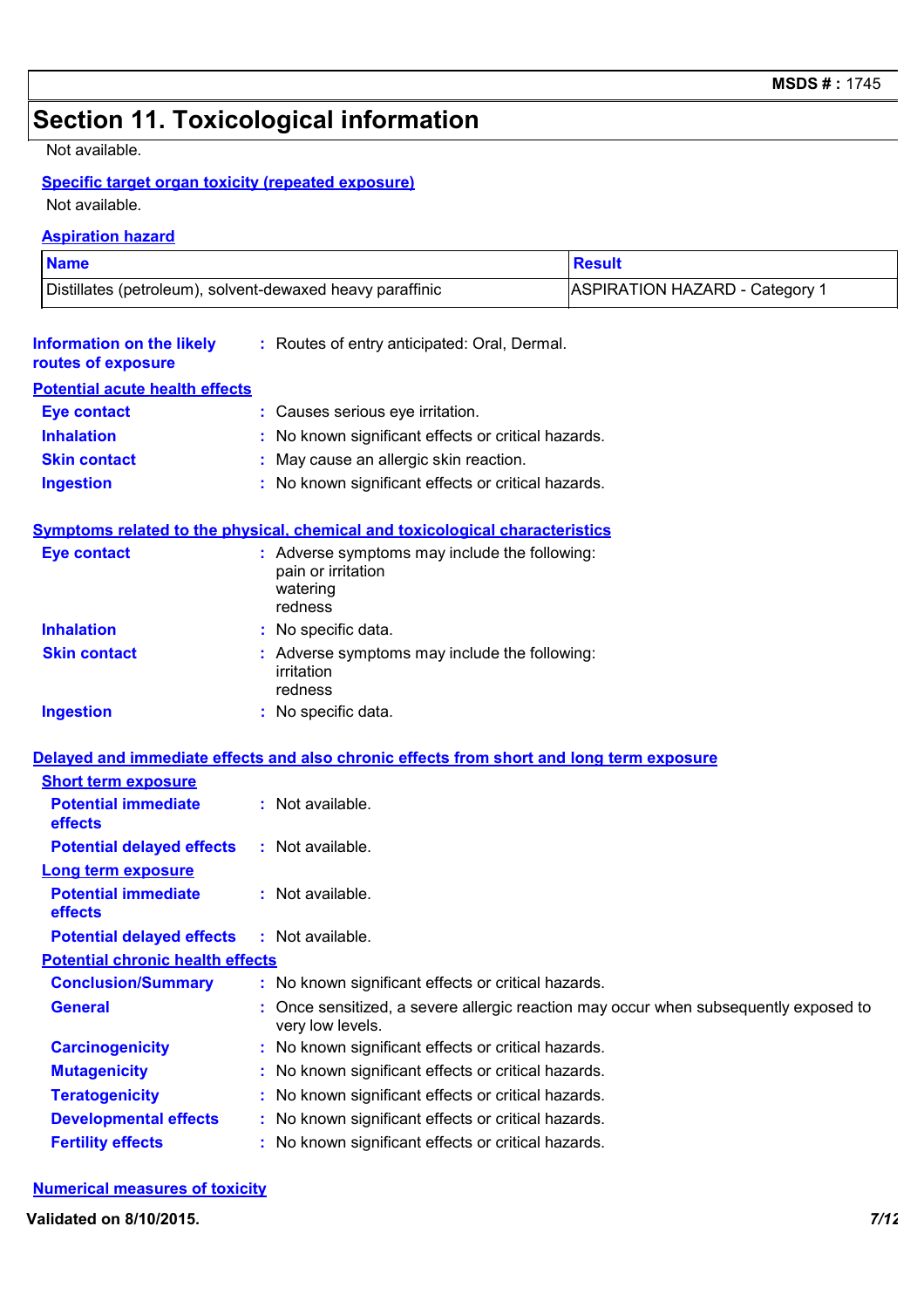### **Section 11. Toxicological information**

|--|

| <b>Route</b> | <b>ATE value</b> |
|--------------|------------------|
| Oral         | 25000 mg/kg      |

# **Section 12. Ecological information**

### **Toxicity**

**Conclusion/Summary :** There are no data available on the mixture itself.

### **Persistence and degradability**

**Conclusion/Summary :** This product has not been tested for biodegradation. Not expected to be rapidly degradable.

| <b>Product/ingredient name</b> | <b>Aquatic half-life</b> | <b>Photolysis</b> | Biodegradability |
|--------------------------------|--------------------------|-------------------|------------------|
| MILL GREASE NLGI 1             |                          |                   | l Not readilv    |

### **Bioaccumulative potential**

Not available.

#### **Mobility in soil**

| <b>Soil/water partition</b><br><b>coefficient (Koc)</b> | : Not available. |
|---------------------------------------------------------|------------------|
|                                                         |                  |

### **Other adverse effects** : No known significant effects or critical hazards.

### **Section 13. Disposal considerations**

The generation of waste should be avoided or minimized wherever possible. Disposal of this product, solutions and any by-products should at all times comply with the requirements of environmental protection and waste disposal legislation and any regional local authority requirements. Dispose of surplus and non-recyclable products via a licensed waste disposal contractor. Waste should not be disposed of untreated to the sewer unless fully compliant with the requirements of all authorities with jurisdiction. Waste packaging should be recycled. Incineration or landfill should only be considered when recycling is not feasible. This material and its container must be disposed of in a safe way. Care should be taken when handling emptied containers that have not been cleaned or rinsed out. Empty containers or liners may retain some product residues. Avoid dispersal of spilled material and runoff and contact with soil, waterways, drains and sewers. **Disposal methods :**

### **Section 14. Transport information**

|                                   | <b>DOT</b><br><b>Classification</b>                                                                                | <b>TDG</b><br><b>Classification</b> | <b>Mexico</b><br><b>Classification</b> | <b>ADR/RID</b> | <b>IMDG</b>    | <b>IATA</b>    |
|-----------------------------------|--------------------------------------------------------------------------------------------------------------------|-------------------------------------|----------------------------------------|----------------|----------------|----------------|
| <b>UN number</b>                  | <b>UN3077</b>                                                                                                      | Not regulated.                      | Not regulated.                         | Not regulated. | Not regulated. | Not regulated. |
| <b>UN proper</b><br>shipping name | <b>ENVIRONMENTALLY</b><br><b>HAZARDOUS</b><br>SUBSTANCE,<br>SOLID, N.O.S.<br>(calcium<br>dodecylbenzenesulphonate) | $\overline{a}$                      |                                        |                |                |                |
|                                   |                                                                                                                    |                                     |                                        |                |                |                |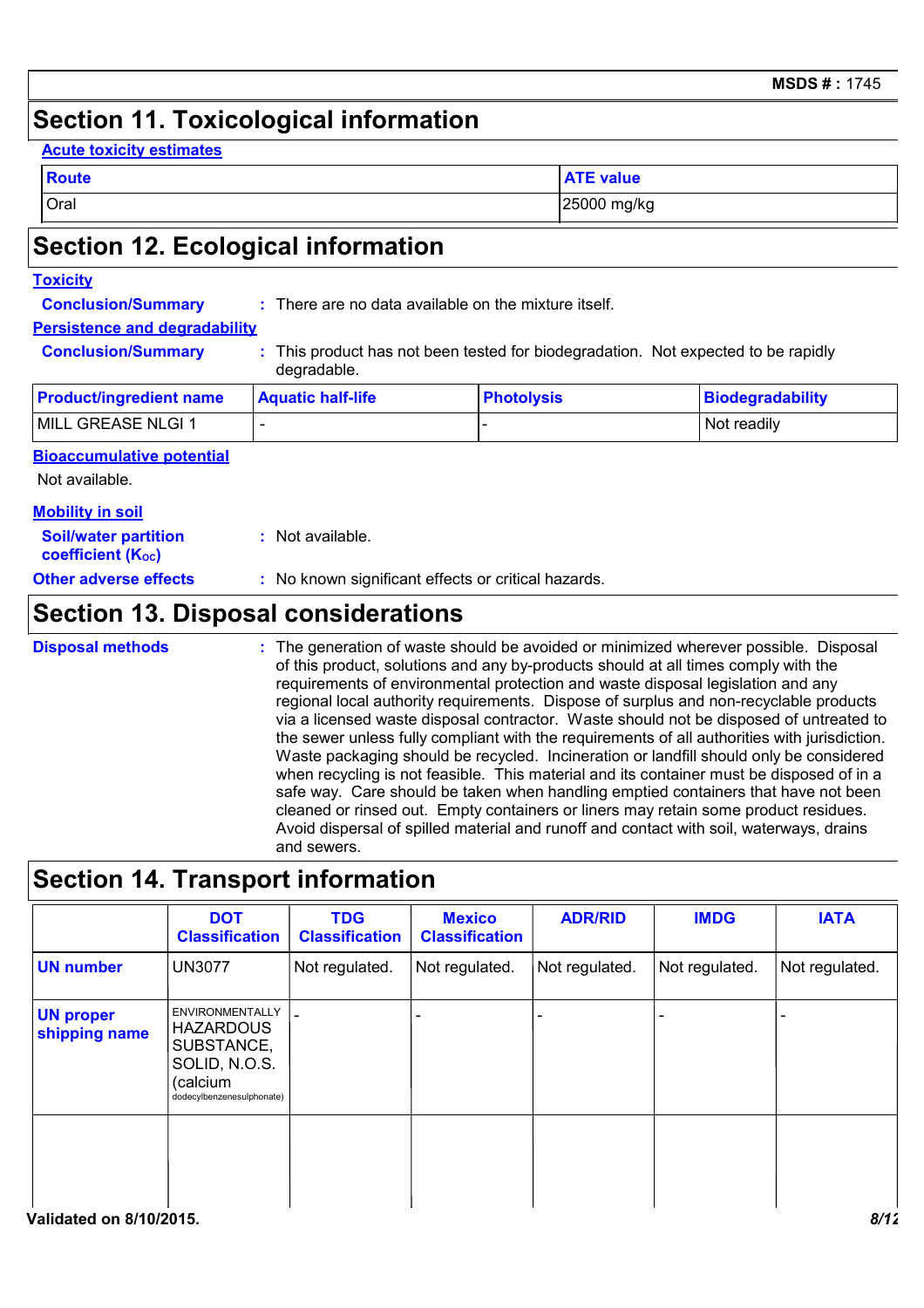# **Section 14. Transport information**

| <b>Transport</b><br>hazard class(es)                                                                            | 9<br>Alh,                                                                                                                                                                                                                                                                                                                                                                                                                                                                                                                              |                                                                                                                              |     |     |     |     |
|-----------------------------------------------------------------------------------------------------------------|----------------------------------------------------------------------------------------------------------------------------------------------------------------------------------------------------------------------------------------------------------------------------------------------------------------------------------------------------------------------------------------------------------------------------------------------------------------------------------------------------------------------------------------|------------------------------------------------------------------------------------------------------------------------------|-----|-----|-----|-----|
| <b>Packing group</b>                                                                                            | Ш                                                                                                                                                                                                                                                                                                                                                                                                                                                                                                                                      |                                                                                                                              | -   |     |     |     |
| <b>Environmental</b><br>hazards                                                                                 | No.                                                                                                                                                                                                                                                                                                                                                                                                                                                                                                                                    | No.                                                                                                                          | No. | No. | No. | No. |
| <b>Additional</b><br><b>information</b>                                                                         | <b>Reportable</b><br>quantity<br>50000 lbs /<br>22700 kg<br>The<br>classification of<br>the product is<br>due solely to<br>the presence<br>of one or more<br>US DOT-listed<br>'Hazardous<br>substances'<br>that are<br>subject to<br>reportable<br>quantity<br>requirements<br>and only<br>applies to<br>shipments of<br>packages<br>greater than, or<br>equal to, the<br>product<br>reportable<br>quantity.<br>Package sizes<br>less than the<br>product<br>reportable<br>quantity are<br>not regulated<br>as hazardous<br>materials. |                                                                                                                              |     |     |     |     |
| Special precautions for user : Transport within user's premises: always transport in closed containers that are |                                                                                                                                                                                                                                                                                                                                                                                                                                                                                                                                        | upright and secure. Ensure that persons transporting the product know what to do in the<br>event of an accident or spillage. |     |     |     |     |

**Transport in bulk according to Annex II of MARPOL 73/78 and the IBC Code :** Not available.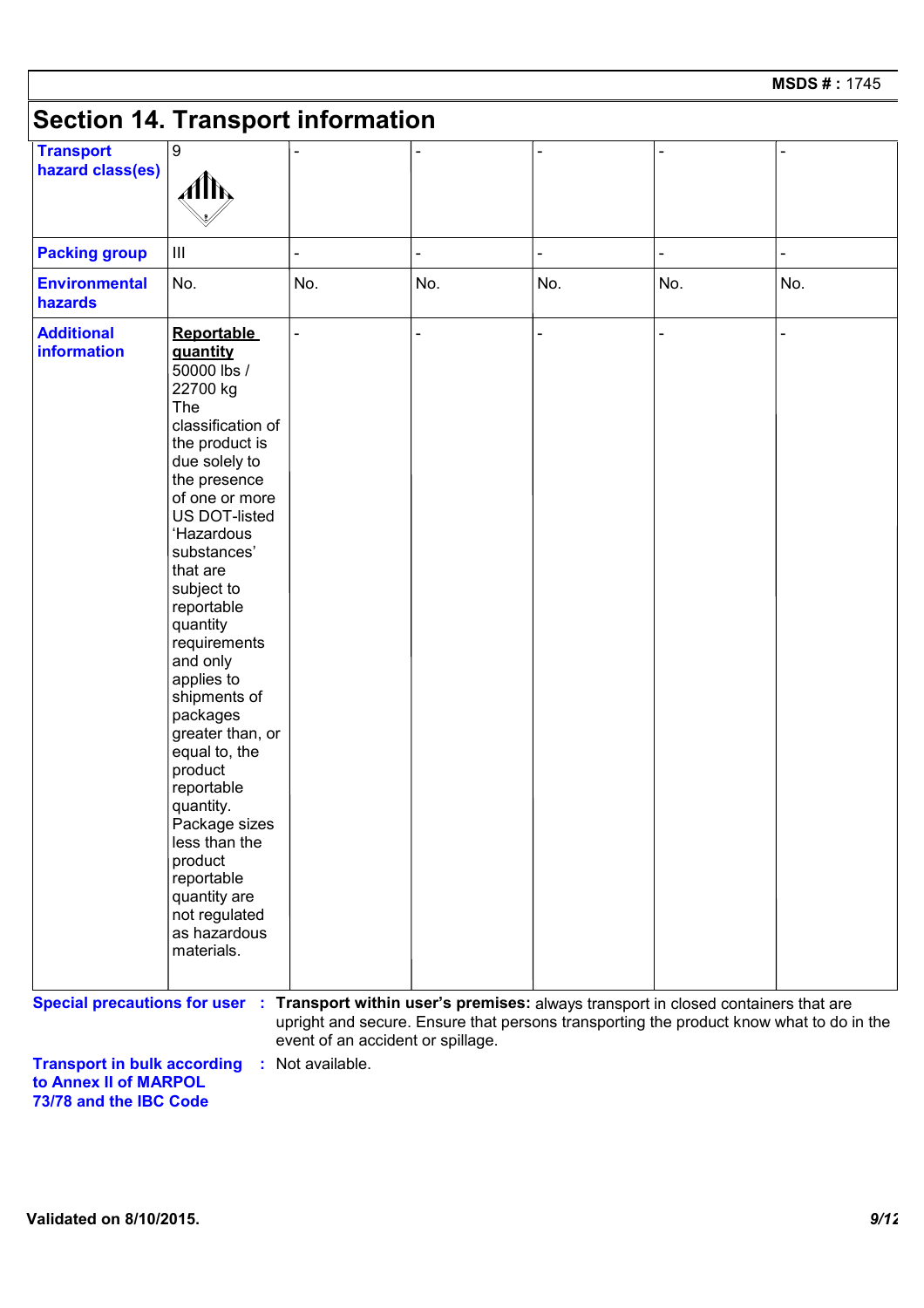# **Section 15. Regulatory information**

| <b>U.S. Federal regulations</b>                                                   |                   | $:$ TSCA 8(a) PAIR: diphenylamine                                         |                       |                                                |                                                               |                                       |                                       |  |
|-----------------------------------------------------------------------------------|-------------------|---------------------------------------------------------------------------|-----------------------|------------------------------------------------|---------------------------------------------------------------|---------------------------------------|---------------------------------------|--|
|                                                                                   |                   |                                                                           |                       |                                                |                                                               |                                       |                                       |  |
|                                                                                   |                   |                                                                           |                       |                                                | <b>TSCA 8(a) CDR Exempt/Partial exemption: Not determined</b> |                                       |                                       |  |
|                                                                                   |                   | United States inventory (TSCA 8b): All components are listed or exempted. |                       |                                                |                                                               |                                       |                                       |  |
|                                                                                   |                   |                                                                           |                       |                                                | Clean Water Act (CWA) 311: calcium dodecylbenzenesulphonate   |                                       |                                       |  |
| <b>Clean Air Act Section 112</b><br>(b) Hazardous Air<br><b>Pollutants (HAPs)</b> | : Not listed      |                                                                           |                       |                                                |                                                               |                                       |                                       |  |
| <b>Clean Air Act Section 602</b><br><b>Class I Substances</b>                     | : Not listed      |                                                                           |                       |                                                |                                                               |                                       |                                       |  |
| <b>Clean Air Act Section 602</b><br><b>Class II Substances</b>                    | : Not listed      |                                                                           |                       |                                                |                                                               |                                       |                                       |  |
| <b>DEA List I Chemicals</b><br>(Precursor Chemicals)                              | : Not listed      |                                                                           |                       |                                                |                                                               |                                       |                                       |  |
| <b>DEA List II Chemicals</b><br><b>(Essential Chemicals)</b>                      | : Not listed      |                                                                           |                       |                                                |                                                               |                                       |                                       |  |
| <b>SARA 302/304</b>                                                               |                   |                                                                           |                       |                                                |                                                               |                                       |                                       |  |
| <b>Composition/information on ingredients</b>                                     |                   |                                                                           |                       |                                                |                                                               |                                       |                                       |  |
| No products were found.                                                           |                   |                                                                           |                       |                                                |                                                               |                                       |                                       |  |
| <b>SARA 304 RQ</b>                                                                | : Not applicable. |                                                                           |                       |                                                |                                                               |                                       |                                       |  |
| <b>SARA 311/312</b>                                                               |                   |                                                                           |                       |                                                |                                                               |                                       |                                       |  |
| <b>Classification</b>                                                             |                   | : Immediate (acute) health hazard                                         |                       |                                                |                                                               |                                       |                                       |  |
| <b>Composition/information on ingredients</b>                                     |                   |                                                                           |                       |                                                |                                                               |                                       |                                       |  |
| <b>Name</b>                                                                       |                   | $\frac{9}{6}$                                                             | <b>Fire</b><br>hazard | <b>Sudden</b><br>release of<br><b>Drassure</b> | <b>Reactive</b>                                               | <b>Immediate</b><br>(acute)<br>health | <b>Delayed</b><br>(chronic)<br>health |  |

|                                                                |              |            | hazard release of<br><b>pressure</b> |                                    | (acute)<br>health<br>hazard | (chronic)<br>health<br>hazard |
|----------------------------------------------------------------|--------------|------------|--------------------------------------|------------------------------------|-----------------------------|-------------------------------|
| Sulfonic acids, petroleum, calcium<br>salts                    | $5 - 10$     | No.        | No.                                  | IN <sub>o</sub>                    | Yes.                        | No.                           |
| calcium dodecylbenzenesulphonate<br>diboron calcium tetraoxide | 1-5<br>$1-5$ | No.<br>No. | No.<br>No.                           | IN <sub>o</sub><br>IN <sub>o</sub> | Yes.<br>Yes.                | No.<br>No.                    |

### **SARA 313**

|                                           | <b>Product name</b> | <b>CAS number</b> | % |
|-------------------------------------------|---------------------|-------------------|---|
| <b>Form R - Reporting</b><br>requirements | No listed substance |                   |   |
| <b>Supplier notification</b>              | No listed substance |                   |   |

SARA 313 notifications must not be detached from the SDS and any copying and redistribution of the SDS shall include copying and redistribution of the notice attached to copies of the SDS subsequently redistributed.

### **State regulations**

- **Connecticut Carcinogen Reporting :** None of the components are listed.
- **Connecticut Hazardous Material Survey :** None of the components are listed.
- 
- -
- 
- 
- **Florida substances :** None of the components are listed.
- **Illinois Chemical Safety Act :** None of the components are listed.
- **Illinois Toxic Substances Disclosure to Employee Act**
- : None of the components are listed.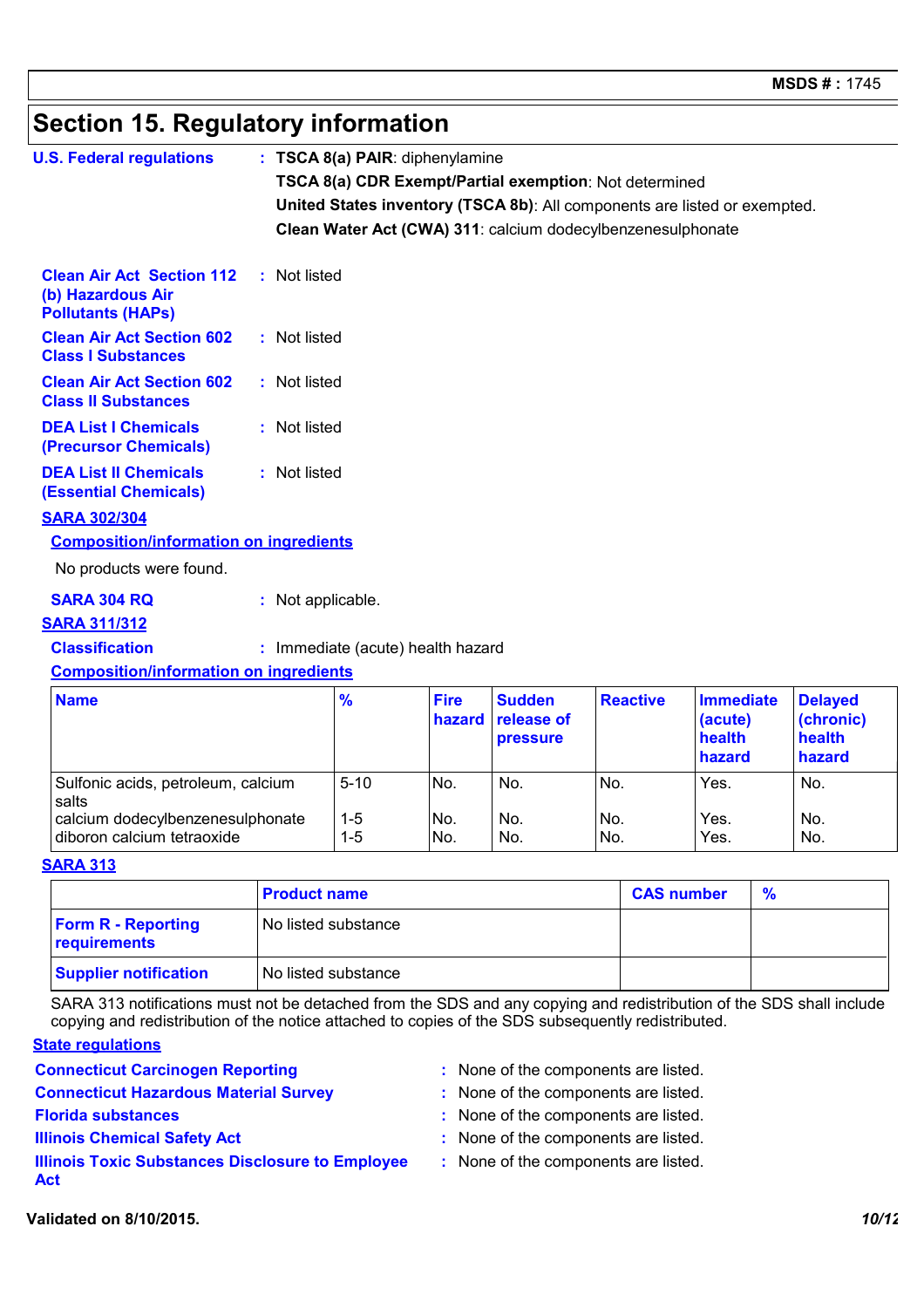# **Section 15. Regulatory information**

| <b>Louisiana Reporting</b>                                                 | : None of the components are listed.                                                                                        |
|----------------------------------------------------------------------------|-----------------------------------------------------------------------------------------------------------------------------|
| <b>Louisiana Spill</b>                                                     | : None of the components are listed.                                                                                        |
| <b>Massachusetts Spill</b>                                                 | None of the components are listed.                                                                                          |
| <b>Massachusetts Substances</b>                                            | : The following components are listed: CALCIUM<br>DODECYLBENZENE SULFONATE                                                  |
| <b>Michigan Critical Material</b>                                          | : None of the components are listed.                                                                                        |
| <b>Minnesota Hazardous Substances</b>                                      | : None of the components are listed.                                                                                        |
| <b>New Jersey Spill</b>                                                    | : None of the components are listed.                                                                                        |
| <b>New Jersey Toxic Catastrophe Prevention Act</b>                         | : None of the components are listed.                                                                                        |
| <b>New Jersey Hazardous Substances</b>                                     | : The following components are listed: CALCIUM<br>DODECYLBENZENE SULFONATE; BENZENESULFONIC<br>ACID, DODECYL-, CALCIUM SALT |
| <b>New York Acutely Hazardous Substances</b>                               | : The following components are listed: Calcium<br>dodecylbenzene sulfonate                                                  |
| <b>New York Toxic Chemical Release Reporting</b>                           | : None of the components are listed.                                                                                        |
| Pennsylvania RTK Hazardous Substances                                      | : The following components are listed:<br>BENZENESULFONIC ACID, DODECYL-, CALCIUM SALT                                      |
| <b>Rhode Island Hazardous Substances</b>                                   | : None of the components are listed.                                                                                        |
| <b>California Prop. 65</b>                                                 |                                                                                                                             |
| None of the components are listed.                                         |                                                                                                                             |
| <b>International requlations</b>                                           |                                                                                                                             |
| <b>Chemical Weapon Convention List Schedules I, II &amp; III Chemicals</b> |                                                                                                                             |
| Not listed.                                                                |                                                                                                                             |
| <b>Montreal Protocol (Annexes A, B, C, E)</b><br>Not listed.               |                                                                                                                             |
|                                                                            |                                                                                                                             |
| <b>International lists</b>                                                 |                                                                                                                             |
| <b>National inventory</b>                                                  |                                                                                                                             |

| <u> 1121 - 1121 - 1111 - 1111 - 11</u> |                                                             |  |
|----------------------------------------|-------------------------------------------------------------|--|
| <b>Australia</b>                       | : All components are listed or exempted.                    |  |
| <b>China</b>                           | : All components are listed or exempted.                    |  |
| <b>Europe</b>                          | : All components are listed or exempted.                    |  |
| <b>Japan</b>                           | : Not determined.                                           |  |
| <b>Malaysia</b>                        | : Not determined.                                           |  |
| <b>New Zealand</b>                     | : All components are listed or exempted.                    |  |
| <b>Philippines</b>                     | : Not determined.                                           |  |
| <b>Republic of Korea</b>               | : All components are listed or exempted.                    |  |
| <b>Taiwan</b>                          | : Not determined.                                           |  |
| <u>Canada</u>                          |                                                             |  |
| <b>WHMIS (Canada)</b>                  | : Class D-2B: Material causing other toxic effects (Toxic). |  |
| <b>Canadian lists</b>                  |                                                             |  |
| <b>Canadian NPRI</b>                   | : None of the components are listed.                        |  |
| <b>CEPA Toxic substances</b>           | : None of the components are listed.                        |  |
| <b>Canada inventory; DSL/</b><br>NDSL  | : All components are listed or exempted.                    |  |
|                                        |                                                             |  |

**This product has been classified in accordance with the hazard criteria of the Controlled Products Regulations and the MSDS contains all the information required by the Controlled Products Regulations.**